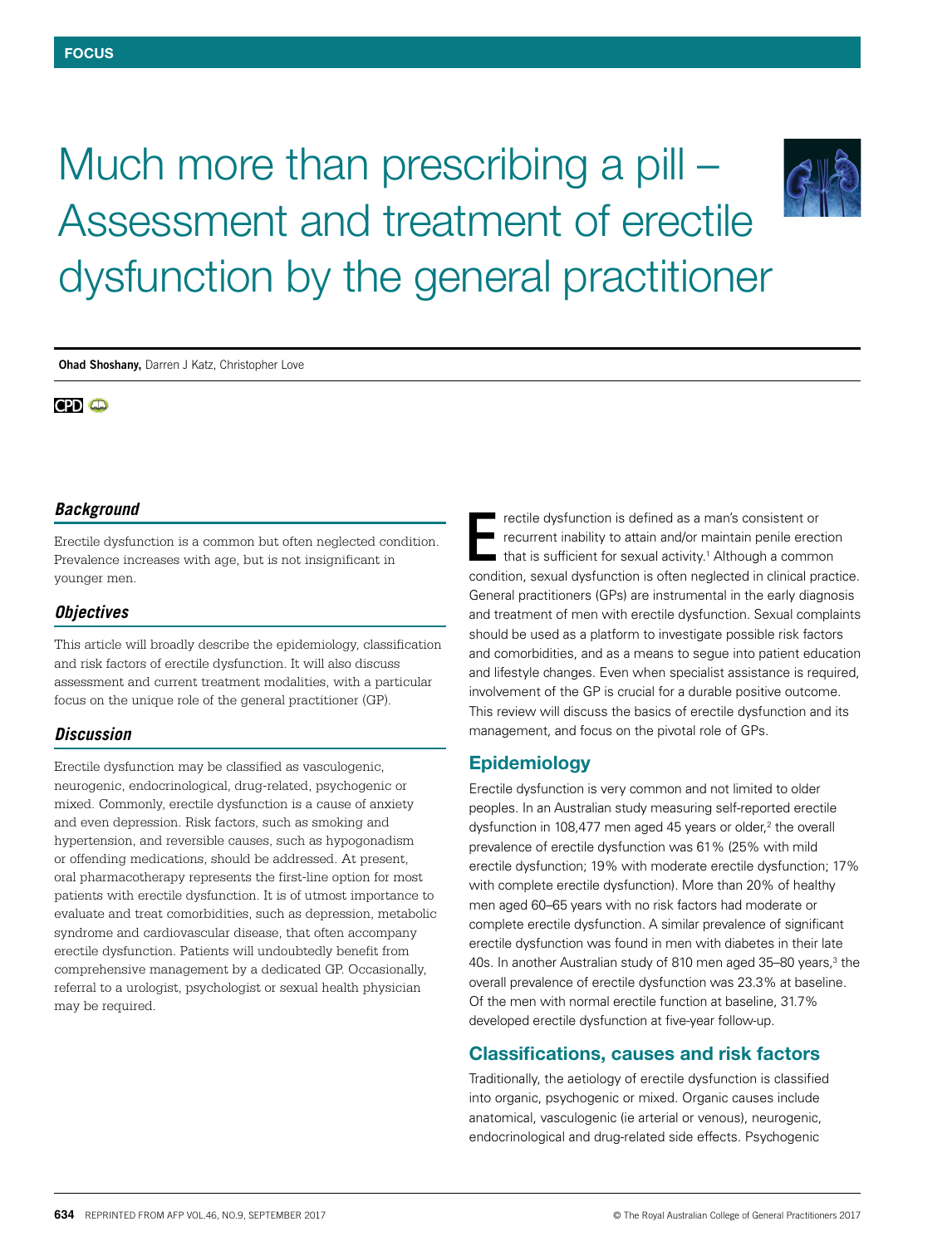aetiology may be generalised or situational. In reality, however, anxiety and depression commonly accompany erectile dysfunction, irrespective of the original aetiology.4 Consequently, nearly all organic erectile dysfunction will eventually become 'mixed'. Risk factors for erectile dysfunction are listed in Table 1.

## Table 1. Risk factors for erectile dysfunction

- Advanced age
- Atherosclerosis-related risk factors (eg cardiovascular disease, cigarette smoking, hypertension, dyslipidaemia, diabetes mellitus)
- Neurological conditions
	- Alzheimer's disease, multiple sclerosis, Parkinson's disease, stroke
	- Spinal cord disorders
	- Peripheral nerve disorder (eg diabetic neuropathy)
- Pelvic surgery (eg radical prostatectomy), radiation, trauma
- Endocrinological (eg hypogonadism, hyperprolactinaemia, thyroid disorder)
- Obesity and metabolic syndrome
- Penile abnormalities (eg Peyronie's disease, venous leak)
- Psychological and psychiatric conditions
	- Partner-related, stress, guilt, situational anxiety
	- Self-image problems, low self-esteem, history of sexual abuse, highly restricted sexual upbringing
	- Generalised anxiety disorder, depression, psychosis
	- Other disorders of arousal or orgasm: hypoactive sexual desire disorder, sexual aversion disorder, anorgasmia, postorgasmic illness syndrome
- Medication
	- Antihypertensive (eg diuretics, alpha and beta blockers)
	- Psychotrophic medications (eg selective serotonin reuptake inhibitors and other antidepressants, antipsychotics, anxiolytics)
	- Anticonvulsants, anti-Parkinson's agents
	- Hormone-affecting anti-androgens, corticosteroids, chronic opioid use
- Substance abuse
	- Alcohol
	- Illicit drugs (eg cannabis, barbiturates, cocaine, heroin, methamphetamine)
- Erectile dysfunction associated with other sexual dysfunction(s) (eg rapid ejaculation)

# Diagnosis and assessment

Many men lack the opportunity or, for various reasons including embarrassment, cultural barriers or taboos, or scepticism of treatment success, are reluctant to bring up the subject of erectile dysfunction with their doctor. In a telephone survey of 5990 Australian men aged 40 years or older,<sup>5</sup> only 30% of men with moderate-to-severe erectile dysfunction discussed their problem with a health professional. Moreover, GPs may be disinclined to

bring up the subject because of lack of interest, time constraint or their own discomfort.6 Nevertheless, GPs should overcome these barriers and assess sexual health proactively.

Providing the patient with the opportunity to discuss his erectile problems in a non-judgemental manner is the first key step to diagnosis. It is often useful to start with a 'normalisation' statement that leads to a probing question, including: 'Many men at your age are at risk of sexual dysfunction, so I would like to know if you have questions or concerns about your sexual function'. Consideration should be given to the patient's unique ethnic, cultural and personal background. Evaluation should continue with a complete medical, sexual and psychosocial history. An in-depth approach to obtaining sexual history is provided by Althof et al.<sup>6</sup> If the patient consents, it is preferable if the partner is available and willing to be present at the consultation. The partner not only serves as a valuable source of information, but could significantly affect the patient's response to, and adherence with, treatment.<sup>7</sup>

## **History**

First, it is important to verify the nature of the sexual problem. Some men may confuse premature ejaculation or loss of libido with erectile dysfunction. An accurate delineation of the problem is essential for further management. Sexual history should assess the current state of the patient's relationship with his partner, libido, erectile hardness and whether it is sufficient for penetration, penile deformity or pain, ejaculation and orgasm. A thorough medical history may reveal risk factors for erectile dysfunction (including possible offending medications) and associated comorbid conditions. It should include cardiovascular risk factors, features of metabolic syndrome, neurological conditions, lower urinary tract symptoms (often associated with erectile dysfunction), sleep apnoea, history of depression and substance abuse, and surgical history. Validated questionnaires such as the Sexual Health Inventory of Men (SHIM) can be very useful to assess baseline function and response to treatment.<sup>8</sup>

## **Examination**

Given the multiple aetiologies and various systems that can be involved in erectile dysfunction, the physical examination should be focused, yet must take into account the relevant genitourinary, vascular, endocrine and neurological areas. More often than not, the physical examination will not reveal the diagnosis. Occasionally, however, findings such as the presence of penile plaques (Peyronie's disease) or small testis size (measured with an orchidometer) and signs of lack of androgenisation may point towards the diagnosis.

# Investigations

Depending on the patient's age, risk factors and physical examination findings, testing can be individualised. However, most men should be screened for hypogonadism (morning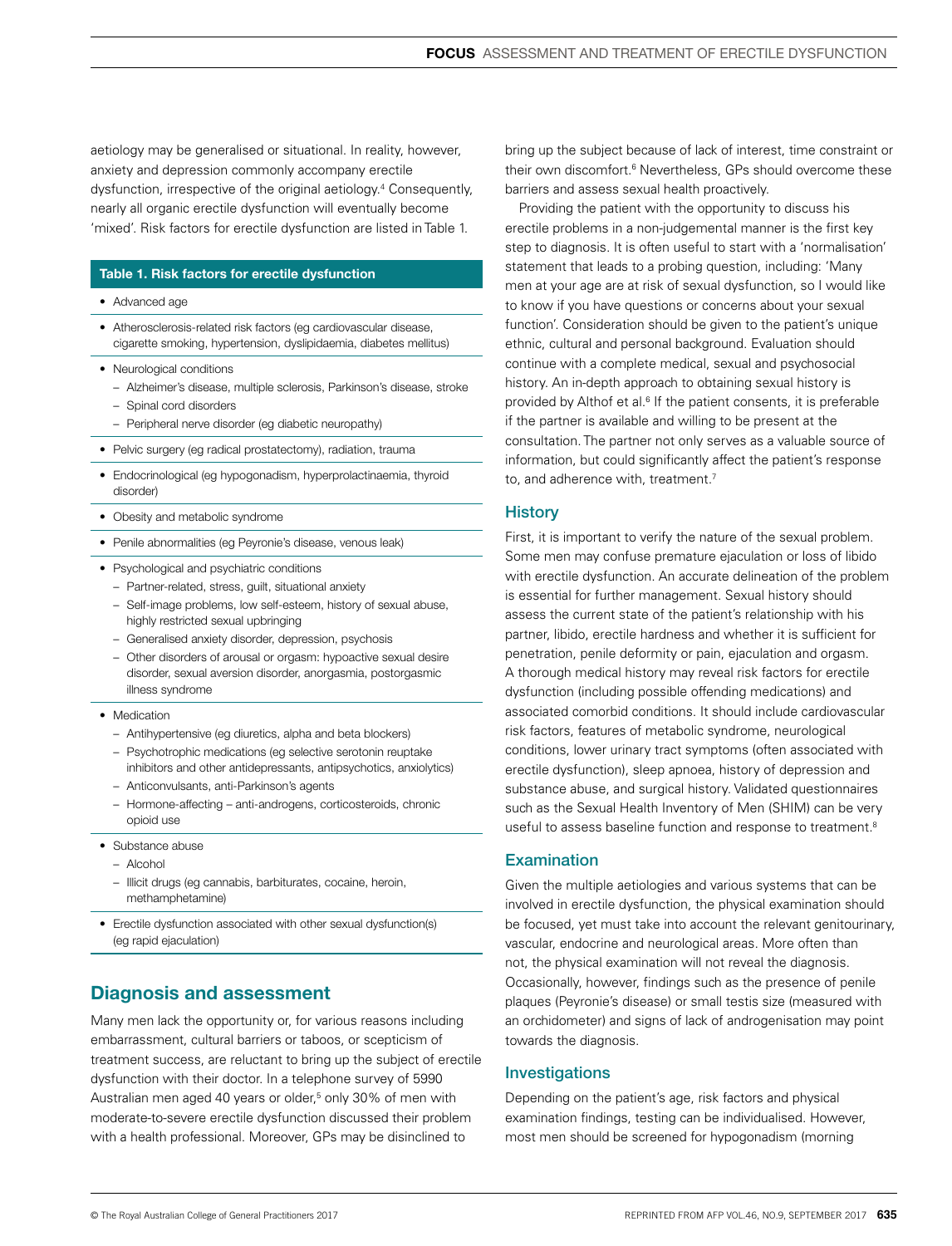testosterone), diabetes (glycated haemoglobin or fasting blood glucose) and dyslipidaemia.

# Treatment of erectile dysfunction by the GP

If any types of reversible causes are identified in the assessment, these should be treated initially. Typical reversible causes include hormonal imbalance (eg low testosterone), medication-induced erectile dysfunction and psychogenic erectile dysfunction. Modifiable risk factors, such as diabetes, hypertension, smoking and dyslipidaemia, should be optimised as well. Lifestyle modifications, risk factor optimisation, pharmacological and psychological treatments are not mutually exclusive, and patients are often better served by an integrative approach. For example, combining psychological treatment with a phosphodiesterase type 5 (PDE5) inhibitor may optimise the treatment response in patients with psychogenic erectile dysfunction.9

Men with sexual misconceptions or mild anxiety may benefit from the guidance and reassurance of a trusted clinician.<sup>10</sup> Referral to a qualified allied health professional (ideally with an interest in sexual dysfunction) may be necessary in many cases of psychosocial-related erectile dysfunction. Furthermore, the patient's sexual partner should be considered. They may experience their own sexual health problems, such as low desire or vaginal dryness, and may be uncomfortable with their partner's renewed interest in sex after successful treatment of longstanding erectile dysfunction. At times, relationship counselling can help to manage expectations and facilitate a smoother return to an active sex life.

Assessment of erectile dysfunction provides the opportunity to identify numerous comorbidities that are associated with erectile dysfunction. Some of these more common conditions, and the unique role of the GP in their assessment, are further discussed. However, many other conditions, including cancer or chronic diseases, can be associated with erectile dysfunction, 11,12 but their unique features are outside the scope of this review. Table 2 provides a stepwise approach to erectile dysfunction management and treatment by the GP.

# **Depression**

Erectile dysfunction and depression have a bidirectional relationship. Depression and its treatments can cause erectile dysfunction, while sexual dysfunction may be a cause of depression in itself.13 To complicate matters, both can be related to other psychosocial (eg marital problems) or medical conditions. Depression in males often goes unrecognised, especially by a specialist. Lee et al<sup>14</sup> showed that as many as one-third of the men presenting to a sexuality clinic had a major current psychiatric disorder. However, only one-third of those men were identified as having a mental disorder by the urologist. Consequently, it is important to evaluate for signs of depression in a patient presenting with erectile dysfunction. Understanding the precipitators and circumstances of these two conditions may

assist the physician to choose the course of treatment. This may be complicated further by the fact that many antidepressants may be detrimental to sexual health, precipitating decreased libido, delayed ejaculation and erectile dysfunction. In certain cases, patients may benefit from a psychiatric consultation.

## **Metabolic**

Metabolic syndrome, comprising central obesity, hypertension, increased fasting blood glucose levels and dyslipidaemia, has been linked with erectile dysfunction.15 While the worldwide prevalence of metabolic syndrome is increasing, erectile dysfunction has been reported in up to 80–95% of patients with metabolic syndrome.15 There are several pathways in which metabolic syndrome may impair erectile function, including hormonal changes, inflammation, endothelial dysfunction and atherosclerosis. Patients with metabolic syndrome may benefit from lifestyle modifications, pharmacological interventions or surgery. Treatment of metabolic syndrome may result in improvement in erectile function.

## **Cardiovascular**

A growing body of literature has identified erectile dysfunction as being associated with cardiovascular disease (CVD).<sup>16</sup> This is often overlooked, but erectile dysfunction has a similar or greater predictive value for cardiovascular events than traditional risk factors, such as family history of myocardial infarction, smoking or hyperlipidaemia.17 Furthermore, erectile dysfunction usually precedes coronary symptoms by three years and might be considered an early marker of CVD.16 The Princeton Consensus, a multispecialty collaboration, published comprehensive recommendations addressing the management of erectile dysfunction in the context of CVD.18 Depending on the patient's risk level, further investigation (stress test) or referral to a cardiologist may be required.

## **Medication**

Numerous medications, including commonly used drugs such as antihypertensive agents or psychotrophic medications, may negatively affect erectile function. Notably, beta-blockers are the worst offenders of cardiovascular drugs causing erectile dysfunction. It is prudent to discuss the benefits and disadvantages of the medication with the patient, and consider alternative medications without sexual side effects. It is also important to recognise that many men with erectile dysfunction may be using supplements to try to enhance their sexual performance. Most of these nutraceuticals have not been adequately investigated and may have unrecognised side effects and drug interactions.<sup>19</sup>

# Pharmacological treatment

The most common first-line therapy is a PDE5 inhibitor. The commercially available drugs in Australia are sildenafil, tadalafil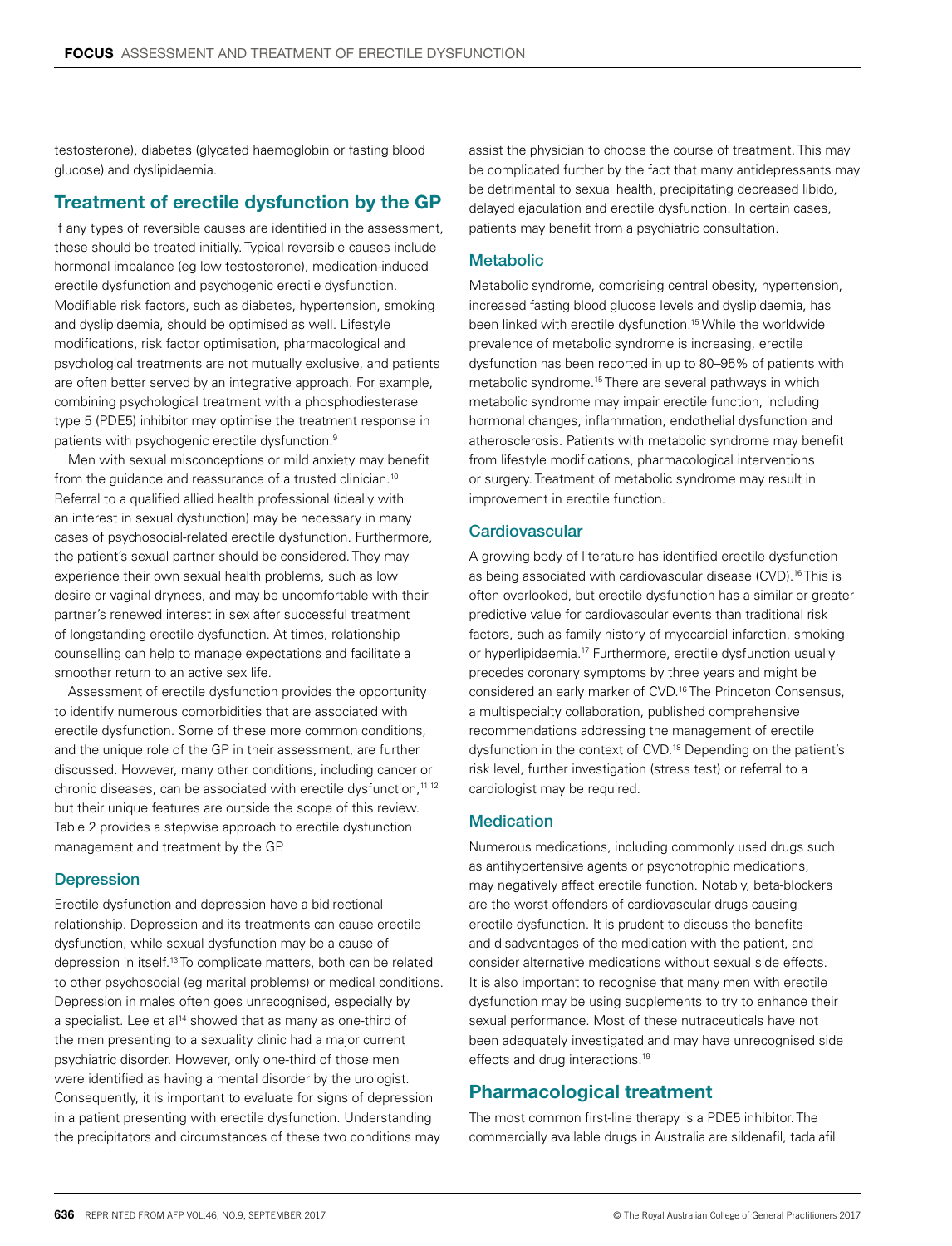## Table 2. Stepwise approach to erectile dysfunction treatment

#### • **Initiate discussion**

– Enquire on sexual health with open-ended questions while taking consideration of the patient's unique ethnic, cultural and personal background

#### • **Define the sexual problem**

– Differentiate between loss of libido, premature ejaculation, loss of erectile hardness, penile curvature or deformity, ejaculatory or orgasmic dysfunction

#### • **History**

- Evaluate for risk factors and related comorbidities
- Evaluate sexual and psychosocial history
- Assess Sexual Health Inventory for Men (SHIM) score

#### • **Physical examination**

- Blood pressure measurement, cardiovascular assessment
- Body mass index, waist circumference measurement
- Genitalia examination

#### • **Blood tests**

– Morning testosterone, glycated haemoglobin or fasting blood glucose, lipid panel

#### • **Treatment**

- Optimise modifiable risk factors and related comorbidities (as appropriate)
	- Lifestyle smoking cessation, healthy diet, exercise, reduce alcohol intake, avoid recreational drugs
	- Re-enforce blood pressure, dyslipidemia, diabetes control - Assess for cardiovascular disease
- Treat reversible causes
	- Low testosterone
	- Medication-induced erectile dysfunction consider alternatives
	- Psychogenic erectile dysfunction consider referral to a therapist
- First-line therapy (phosphodiesterase type 5 inhibitor)
- Referral to a urologist
	- Second-line therapies (eg penile injections, vacuum erection devices, external shock wave lithotripsy)
	- Third-line therapies (eg penile prosthesis)

and vardenafil. Key differences between the drugs are shown in Table 3. PDE5 inhibitors have a generally excellent safety profile, and significant or permanent side effects are extremely rare. In general, side effects cease with cessation of medication. Some side effects were described to resolve over time with a long term use of daily 5 mg tadalafil.<sup>20</sup> When choosing the appropriate PDE5 inhibitor, the physician should take into consideration the patient's preferences, including frequency and timing of intercourse, cost (sildenafil is the cheapest as it is off-patent), side-effect profile, significance of spontaneity and satisfaction from previous use. PDE5 inhibitors should not be taken by men who are prescribed nitrate drugs.

There is no large-scale, good-quality comparative study of these drugs. Because of its prolonged half-life, a daily dose of tadalafil 5 mg will allow for constant blood levels. Tadalafil has also been shown to improve lower urinary tract symptoms (LUTS) and, hence, may be useful in men who have erectile dysfunction and LUTS. Contraindications to PDE5 inhibitors include use of topical nitrates, severe congestive cardiac failure, unstable angina (or angina with sexual intercourse), resting hypotension, recent stroke and myocardial infarction. Before classifying a patient as 'non-responsive to PDE5 inhibitors, it should be verified that:

- the medication was sourced from an accredited pharmacy (ie) not online, overseas)
- it was taken as directed (sildenafil and vardenafil are usually prescribed on an empty stomach as absorption is reduced after fatty meals) and was allowed adequate time to onset of action before sexual stimulation
- sexual stimulation was attempted
- the patient was prescribed the maximum dose allowed
- the patient trialled at least two different types of PDE5 inhibitor and at least three times.

# Management by specialist

# Investigations

Most patients will not need specialised investigations. For patients in whom the aetiology is unclear, or first-line or second-line treatments have not worked, ultrasonography should be considered.<sup>21</sup> A penile duplex Doppler ultrasound, using an intracavernosal vasoactive agent, can help to classify the aetiology of erectile dysfunction and may help direct if further subspecialised tests are needed. It can also predict which treatments may be beneficial. If arteriogenic erectile dysfunction is diagnosed, consideration of referral to a cardiologist for assessment of occult ischaemic heart disease is warranted.

## Second-line treatments

When first-line treatment has failed, second-line therapies should be instituted.

## Penile injections

Penile injections can be a useful treatment for those who do not respond to a PDE5 inhibitors. It allows a 'natural' erection to occur within 10–15 minutes of administration and, with the correct dosage, should last for under an hour. Alprostadil is the only widely available commercial product in Australia. Alternatives are compounded medications, which are cheaper, but require refrigeration. Structured training of patients in how to administer penile injections (especially with compounded medications) and monitoring for efficacy and side effects can help increase the success of penile injection therapy. The side effects of penile injections include pain (10%, especially with alprostadil), prolonged erections (5%) and fibrosis (2%).<sup>22</sup>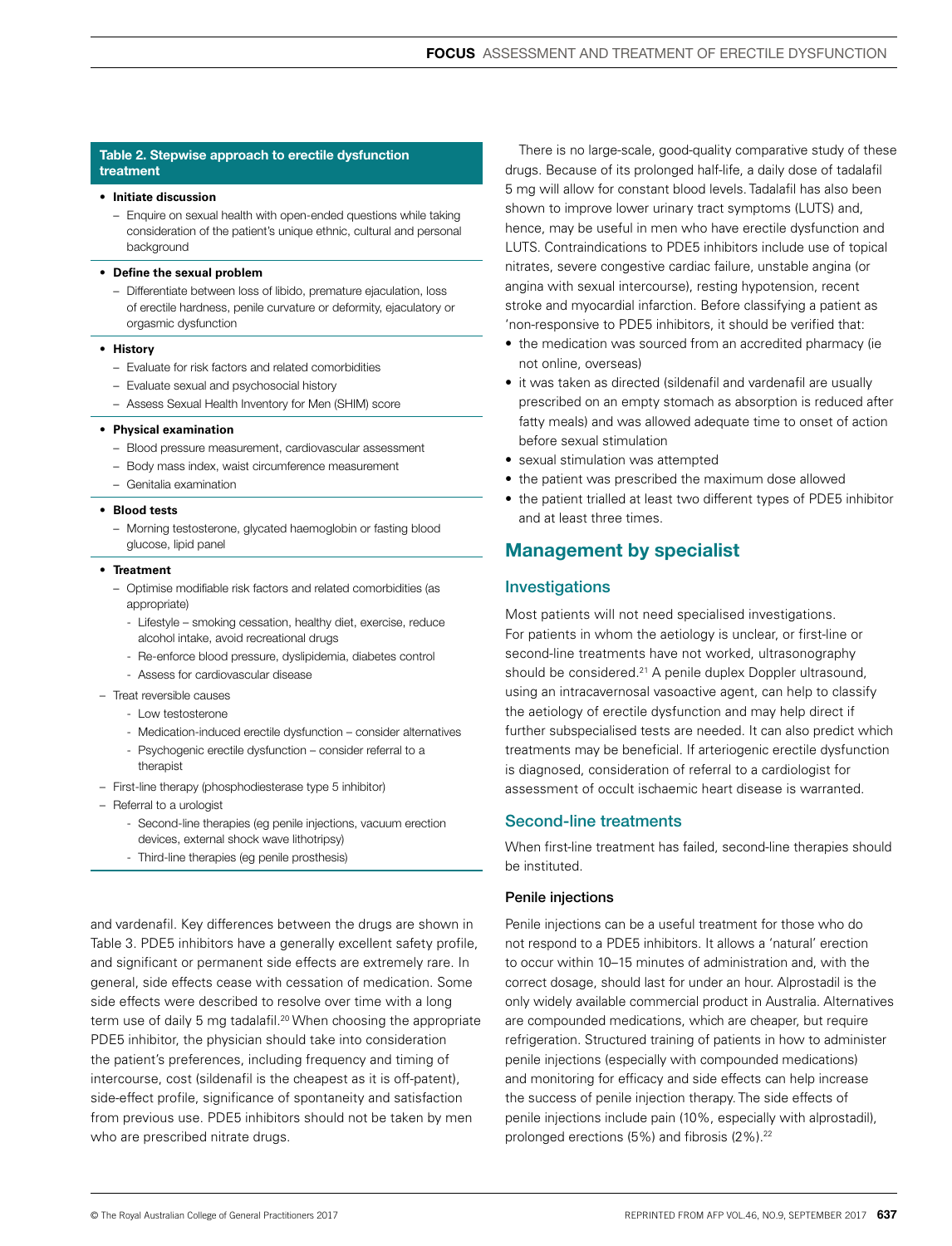| Table 3. Comparison of the three commercially available phosphodiesterase type 5 inhibitors in Australia |                                                                     |                                                                              |                                                                     |
|----------------------------------------------------------------------------------------------------------|---------------------------------------------------------------------|------------------------------------------------------------------------------|---------------------------------------------------------------------|
|                                                                                                          | <b>Sildenafil</b>                                                   | <b>Tadalafil</b>                                                             | <b>Vardenafil</b>                                                   |
| Dosage                                                                                                   | 25 mg, 50 mg, 100 mg                                                | 5 mg, 10 mg, 20 mg                                                           | 5 mg, 10 mg, 20 mg                                                  |
| <b>Administration</b>                                                                                    | On demand                                                           | On demand or daily                                                           | On demand                                                           |
| Absorption affected by fatty<br>meal                                                                     | Yes                                                                 | <b>No</b>                                                                    | Yes                                                                 |
| Time to peak serum<br>concentration (approximately)                                                      | 1 hour                                                              | 2 hours                                                                      | 1 hour                                                              |
| Half-life (approximately)                                                                                | 4 hours                                                             | 18 hours                                                                     | 4 hours                                                             |
| Off-patent                                                                                               | Yes                                                                 | <b>No</b>                                                                    | <b>No</b>                                                           |
| Improve voiding symptoms                                                                                 | Not assessed                                                        | Yes (daily dose)                                                             | Not assessed                                                        |
| <b>Common side effects</b>                                                                               | Headache, flushing, dyspepsia,<br>nasal congestion, abnormal vision | Headache, dyspepsia, back<br>ache and myalgia, flushing, nasal<br>congestion | Headache, flushing, dyspepsia,<br>nasal congestion, abnormal vision |

## Vacuum erection devices

These devices draw blood into the corpora and an occlusion ring is placed at the base of the penis to sustain the erection. A certain level of dexterity is needed to use a vacuum erection device (VED); however, when used in the correct fashion, an erection suitable for penetration is often the result. Most men cease using a VED in the long term because of potential side effects such as pain, inability to ejaculate, bruising, 'hinging' and paraesthesia.

## Low-intensity external shockwave lithotripsy

Low-intensity external shockwave lithotripsy (LiESWL) applied to the penis has been shown to significantly improve erectile function,<sup>23</sup> especially in patients who are considered to have arteriogenic erectile dysfunction. The mechanism of action is still unclear and may involve recruitment of stem cells and/or angiogenesis. Studies to date have involved small numbers of patients and had short-term follow-up. More research is needed before this relatively new treatment modality can be considered mainstream.

## Third-line therapy

Penile prostheses (penile implants) are concealed, surgically implanted devices, generally reserved for patients in whom other conservative therapies have failed. Penile prostheses offer patients a permanent solution to their erectile dysfunction. For this reason, and combined with a low complication rate seen with high-volume penile implant surgeons, patient and partner satisfaction rate for this procedure is >90%.<sup>24</sup> Patients should be strongly advised that this is an irreversible procedure and a final choice of erectile dysfunction treatment.

# Key points

• Be proactive in questioning your patient about his sexual

health. Including the partner in further investigation into erectile dysfunction is beneficial.

- The evaluation of erectile dysfunction provides a good opportunity for patient education, optimising risk factors and assessing for other comorbidities.
- Erectile dysfunction should be suspected as an early warning sign for CVD. It may prompt further investigation considering the patient's risk.
- A suitable PDE5 inhibitor should be selected according to its pharmacokinetics. Provide proper guidance and ensure proper use before classifying a patient as 'non-responsive'.

## Authors

Ohad Shoshany MD, Andrology and Sexual Health Fellow, Men's Health Melbourne and Western Health, Vic. ohadsh10@gmail.com

Darren J Katz MBBS, FRACS (Urology), Urologist and Prosthetic Surgeon, Men's Health Melbourne; and Urology Consultant, Western Health, Vic.

Christopher Love MBBS, FRACS (Urology), Urological and Prosthetic Surgeon, Men's Health Melbourne, Melbourne and Urology South, Moorabbin, Vic; Senior Urological Surgeon, Department of Urology, Monash Medical Centre, Clayton, Vic; Bayside Urology, Melbourne, Vic

Competing interests: None.

Provenance and peer review: Commissioned, externally peer reviewed.

#### References

- 1. Montorsi F, Adaikan G, Becher E, et al. Summary of the recommendations on sexual dysfunctions in men. J Sex Med 2010;7(11):3572–88.
- 2. Weber MF, Smith DP, O'Connell DL, et al. Risk factors for erectile dysfunction in a cohort of 108 477 Australian men. Med J Aust 2013;199(2):107–11.
- 3. Martin SA, Atlantis E, Lange K, et al. Predictors of sexual dysfunction incidence and remission in men. J Sex Med 2014;11(5):1136–47.
- 4. Shabsigh R, Klein LT, Seidman S, Kaplan SA, Lehrhoff BJ, Ritter JS. Increased incidence of depressive symptoms in men with erectile dysfunction. Urology 1998;52(5):848–52.
- 5. Holden CA, McLachlan RI, Pitts M, et al. Men in Australia Telephone Survey (MATeS): A national survey of the reproductive health and concerns of middleaged and older Australian men. Lancet 2005;366(9481):218–24.
- 6. Althof SE, Rosen RC, Perelman MA, Rubio-Aurioles E. Standard operating procedures for taking a sexual history. J Sex Med 2013;10(1):26–35.
- 7. Dean J, Rubio-Aurioles E, McCabe M, et al. Integrating partners into erectile